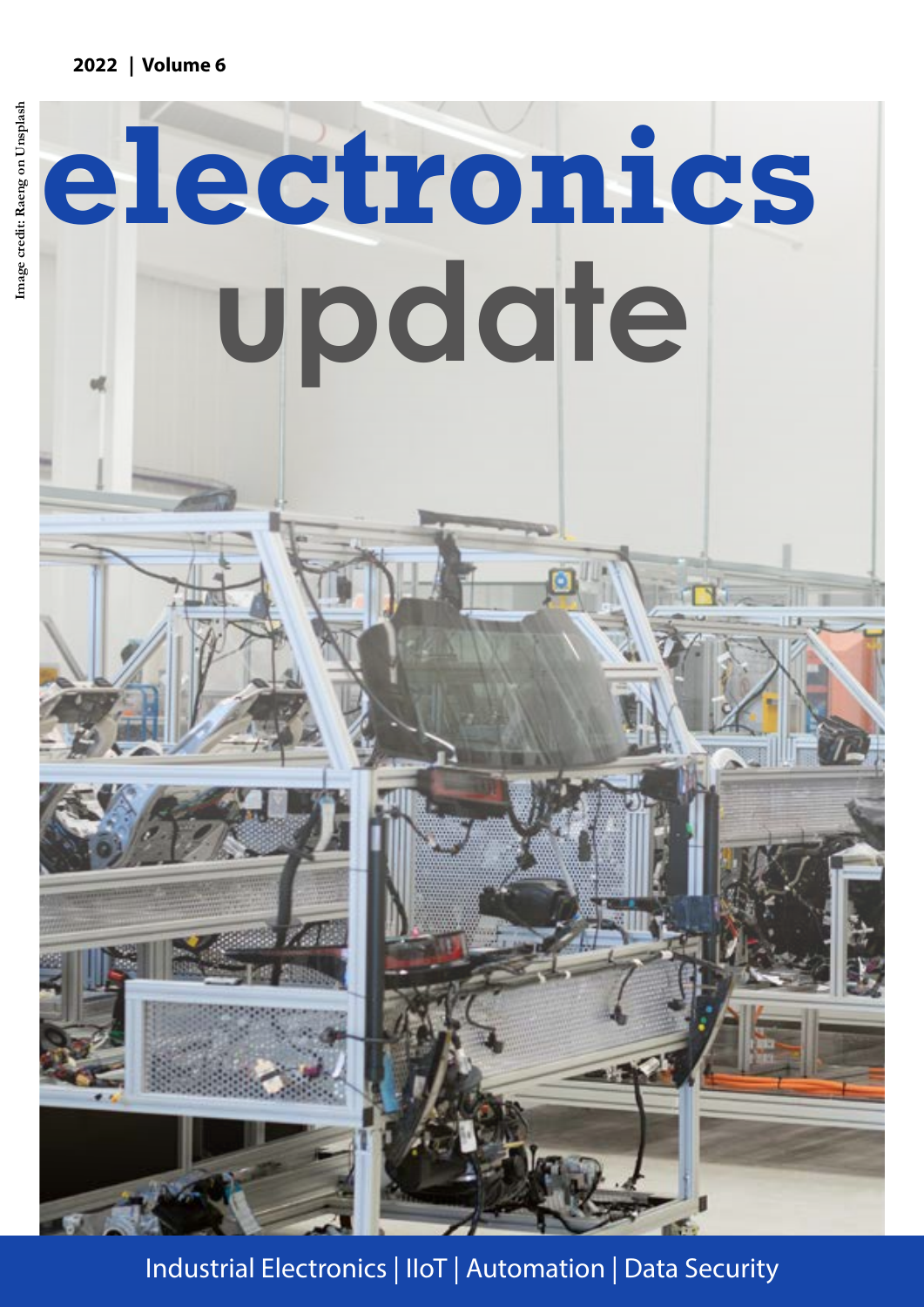#### Table of Contents

| Association for advancing Automation                                                   |
|----------------------------------------------------------------------------------------|
| Karlsruhe Institute of Technology                                                      |
| <b>Carnegie Mellon University</b>                                                      |
| <b>Disruptive Technologies</b>                                                         |
| Endrich                                                                                |
| Farnell                                                                                |
| Al and MV combine to improve quality and reduce costs in<br>Lynx Software Technologies |
| Omron Electronic Components Europe by                                                  |
| <b>Phoenix Contact</b>                                                                 |
| <b>Richardson RFPD</b>                                                                 |
| <b>Traco Power</b>                                                                     |

# The news room for the  [electronics industry](http://electronics-update.com)



# electronics update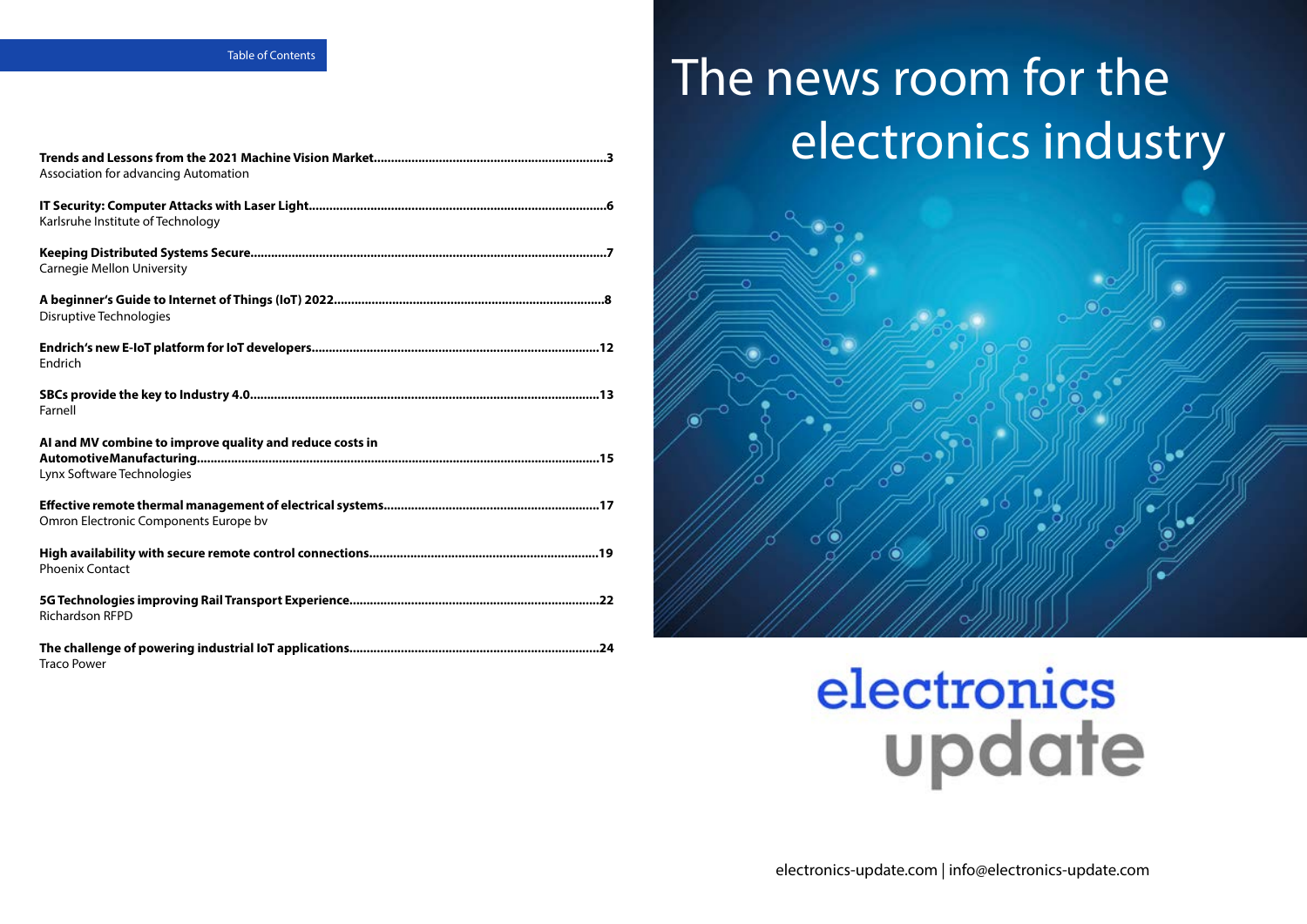#### **Trends and Lessions from 2021 Machine Vision Market**

Every year for close to 40 years, machine vision users and systems integrators have been leveraging better imaging, optics, illumination, and software. And 2021 is no exception. Even though machine vision is a relatively mature technology, decreasing component, software, and engineering costs, combined with increasing ease of use and application expansion, continue to drive healthy revenue growth for component and system suppliers serving the machine vision market. Compared to 2020, the robot and machine vision markets made substantial gains in the second quarter of 2021 according to a recent Association for Advancing Automation (A3) report. While robot orders in Q2 2021 were up more than 67% compared to Q2 2020, the North American machine vision market grew by 26% to \$764 million. More than half of the robot orders came from non-automotive industries, including metals (up 99% over Q2 2020), semiconductor and electronics/photonics (up 62%), plastics and rubber (up 51%), food and consumer goods (up 51%), and life sciences/pharmaceutical/biomed (up 21%). In addition to the large increase in robot orders, A3's report showed record increases for the machine vision and motion control and motor markets over Q2 2020, and from January through June 2021, the North American machine vision market grew 18% to \$1.5 billion, which is the best start to a year on record.

#### **Machine Vision Adoption Gains Momentum**

The COVID-19 pandemic seemed to accelerate adoption of machine vision technology in 2021. As businesses rushed to bolster digital infrastructure to support remote workers, manufacturers accelerated adoption of automation and machine vision to keep operations running as efficiently as possible and to keep up with increasing demand. Increased online purchase volumes propelled a steep rise in logisticsrelated applications. These included imaging systems used in retail distribution centers and automated warehouse storage and retrieval systems, as well as at manufacturers of PPE-related items such as face masks, face shields, protective garments, and respirators.

"Due to labor shortages, we're seeing a significant increase in companies that want to automate, with the ultimate goal of something as close to a lights-out manufacturing process as possible," says Mark Kolvites, senior technical sales manager at Metaphase Technologies Inc. "Due to supply chain issues, companies want to be less reliant on off-shore suppliers, and in order to meet demand, they need to automate the inspections and visual portions of the product fabrication."Companies aren't looking to replace people. It's just that they can't find enough of them as they increase production capacity due to greater demand. Automation technologies such as machine vision have helped manufacturers meet

demand and continue to grow. Edgewater Automation control design engineer Dan Rutkowski confirms this, noting that in the past year, the designer/builder of custom automation equipment has done a lot more jobs incorporating machine vision. "There's definitely no shortage of work for us," Rutkowski explains. "Compared to 2020, we've more than doubled our business, as a lot more of our customers, struggling to find people and meet increased demand, see the value of investing in automation and machine vision."

#### **Vision Application Base Expands**

Accompanying the recent doubledigit growth in the North American machine vision market, one of the most significant and overarching trends this year is the ever-expanding application base in just about every sector. These days, industrial automation and machine vision technologies don't just replace people performing error-prone manual assembly and inspections. Rather, they enable new products that are more complex and have tighter tolerances, and therefore require automated inspection.

Image credit: Possessed Photography on unsplash **Image credit: Possessed Photography on unsplash**



Automation and machine vision technologies also improve operational efficiency and productivity, reduce production costs, and expand worker capabilities. Austin Storm, controls engineer at Edgewater Automation, agrees, noting, "Many applications are beyond the capabilities of people, and the vision systems we're working on are becoming more and more complex, sometimes trying to find defects on parts that can't even be seen with the naked eye." Applications involving complex parts and defects that are too small for people to see aren't the only things driving expansion of the application base. Also important are new types of inspection that can be readily accomplished with nonvisible industrial machine vision applications. As is typical, the number of viable SWIR, hyperspectral, and multispectral applications has increased as the cost of the technology has

decreased and as camera resolutions and ease of use have improved. Consequently, this year there's been a significant increase in such applications as they move from research experiments into real-world industrial applications, such as detecting opaque container fill levels and epoxy presence/absence using SWIR imaging.

"Over the past several years, we've all witnessed a steady increase in such applications," says Kolvites, "but there's been a steep increase in interest this year for not only UV-fluorescence but also IR, SWIR, hyperspectral SWIR, and hyperspectral VNIR in industrial machine vision applications." While ongoing advances in every area of machine vision technology continue, a few trends are of particular interest this year due to their value in real-world applications. These involve high-speed, high-resolution cameras, optical components and advanced illumination, and deep learning and other advanced software.

#### **High-Resolution Cameras, Optics, LEDs, and More**

Manufacturers continue to develop image sensors with higher resolution and faster frame rates. In turn, camera manufacturers leverage the latest sensor developments and

improvements in camera design, helping machine vision system developers and integrators create faster, more flexible, and more capable imaging systems. With higher camera resolutions comes the need for higher-quality, larger-format optics, which are readily available, with options including embedded liquid lenses for auto-focusing systems. Optics for nonvisible wavelengths enable new ways to detect things with specialized imaging using wavelengths that range from the UV through the IR bands. LED illumination products, critical to all machine vision applications, now come in a wide variety of wavelengths and form factors. They feature increased flexibility, with tunable angles and additional wavelengths, more consistent spectral response, and even programmable sources with embedded controls. The practical value here is that machine vision developers and systems integrators now have more choices to enable more complex applications. "An important enabler is the emergence of up to 100 G interfaces as well as the recently updated CoaXPress 2.0 interface and even PCI interfaces," says David Dechow, principal vision systems architect for Integro Technologies. "The great variety of mature technologies that deliver a high level of reliability, flexibility, and ease of use, and with broader technology compatibility mostly driven by rapidly developing standards in the industry, benefits of all of us who work with machine vision technology."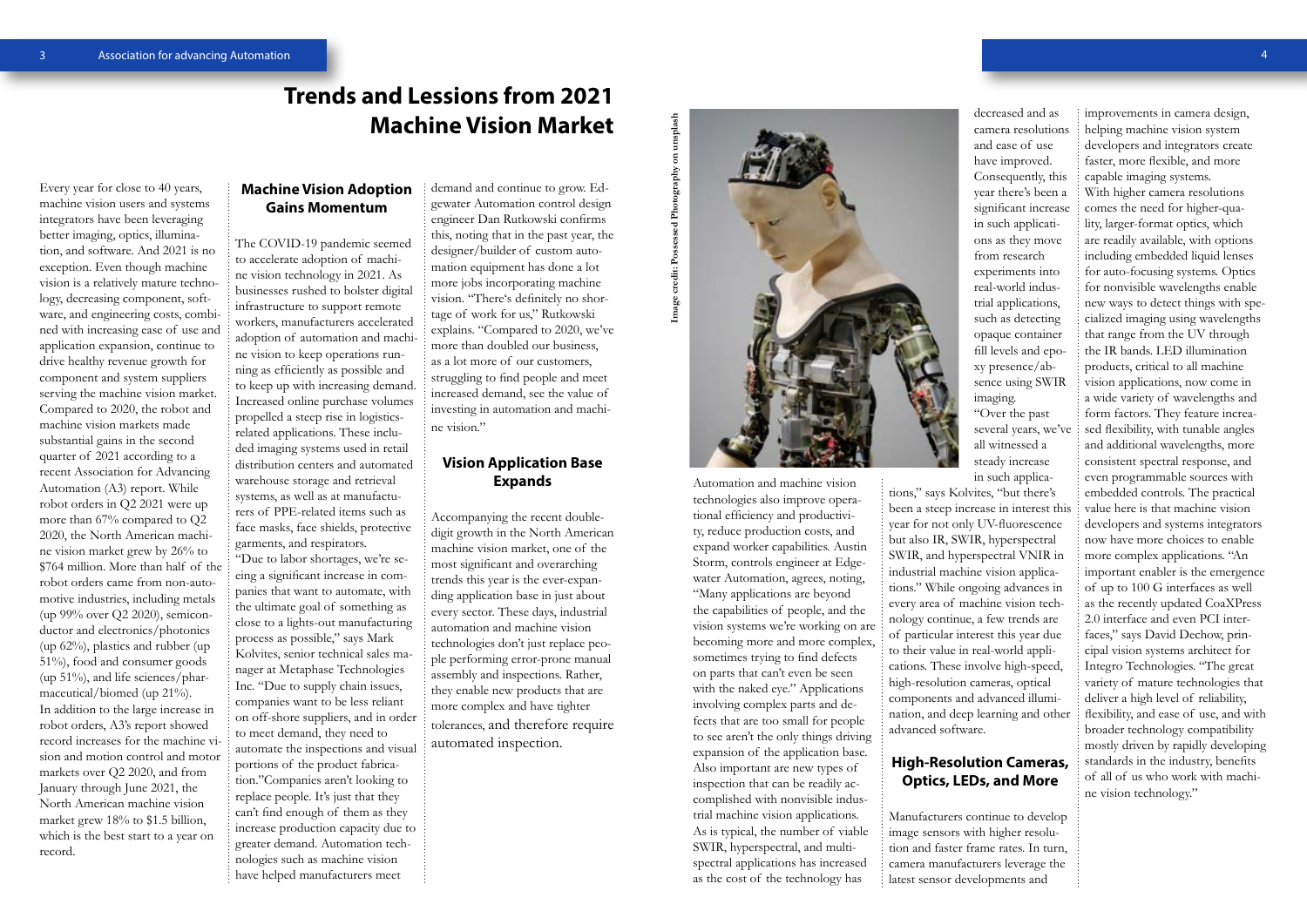#### **Deep Learning and Easier Integration**

Deep learning offers the advantages of traditional rules-based machine vision systems, with the judgment that human inspectors bring, but in a semi-automated fashion that requires continuous optimization. The technology is helping machine vision expand into new industrial applications. For machine vision users and integrators, deep learning is very well indicated for applications where subjective decisions need to be made, similar to human inspection, particularly where the identification of features is difficult due to the complexity or variability of the image. "We have a lot more activity this year with deep learning applications, and although still in the experimental or feasibility stages, we are confident these will come to fruition in the near future," explains Sam Lopez, senior vice president of sales and marketing at Matrox Imaging. "We had all these existing customers who had shelved a lot of vision projects that they weren't able to solve with the traditional approaches. But now they have pulled those projects off the shelf, dusted them off, and started looking at them again from a deep learning perspective." There are several graphical user interface–based software options for neural network training. Matrox Imaging, for example, offers deep learning software and hardware. The company's software offerings—Matrox Imaging Library (MIL) X and Matrox Design Assistant X—include vision tools for classifying or segmenting images for inspection using deep learning. Both software packages deliver

optimized convolutional neural networks (CNNs) or models for

the task. Key to deep learning is the training of a neural network model. MIL CoPilot's interactive environment provides the platform for training models for use in machine vision applications. MIL CoPilot delivers all the functionality needed for this task, so you can create and label the training image dataset, augment the image dataset if necessary, and train, analyze, and test the neural network model. Another example, the In-Sight D900 from Cognex, is a smart camera powered by In-Sight ViDi software designed specifically to run deep learning applications. In-Sight ViDi applications are deployed on the In-Sight D900 smart camera without the need for an industrial PC, making deep learning technology accessible to non-programmers. It uses the familiar and easy-to-use In-Sight spreadsheet platform which simplifies application development and factory integration.

#### **More Tools in the Toolbox**

Continued development of new and improved machine vision components and easy-to-use software is driving this year's increased machine vision adoption and application expansion. To meet increasingly complex manufacturing challenges, vendors are continually developing new components that vision system developers can deploy to address an increasing variety of application challenges more quickly and easily. From high-speed and high-resolution cameras to LED illumination, optics, smart cameras, and embedded cameras to advanced imaging components such as spectral and nonvisible imaging, vision system

developers have never had more tools in the toolbox.

#### **IT security: computer attacks with laser light**

Computer systems that are physically isolated from the outside world can also be exposed to attack. This is demonstrated by IT security experts at the Karlsruhe Institute of Technology (KIT) in the LaserShark project: With a directed laser, data can be transmitted to light-emitting diodes already installed in devices. In this way, attackers can secretly communicate with physically isolated systems over several meters. LaserShark shows that security-critical IT systems not only have to be well protected in terms of information and communication technology, but also optically. Hackers attack computers with lasers - this could be a scene in a James Bond film, but it is also possible in reality. At the beginning of December 2021, scientists from KIT, TU Braunschweig and TU Berlin presented their research project LaserShark, which investigates hidden communication via optical channels, at the 37th Annual Computer Security Applications Conference (ACSAC). Computers or networks in security-critical areas,

such as those found in energy suppliers, in medical technology or in traffic control systems, are often physically isolated to prevent external access. With this so-called air gapping, the systems have neither wired nor wireless connections to the outside world. Previous approaches to this protection via electromagnetic, Breaking acoustic or optical channels only works over short spatial distances or at low data transmission rates; often they only allow data to be extracted.

#### **Hidden optical channel uses LEDs in standard office equipment**

The method demonstrated by the research group Intelligent System Security at the KASTEL - Institute for Information Security and Reliability of the KIT together with researchers from the TU Braunschweig and the TU Berlin, on the other hand, can initiate dangerous attacks: With a directed laser beam, outsiders can smuggle data into and out of systems protected by air gapping channel them out without the need for additional hardware on site. ..This hidden optical communication uses light-emitting diodes as they are already built into devices, for example to display status messages on printers or telephones," explains junior professor Christian Wressnegger, head of the



<sup>&</sup>gt; 20m distance

Intelligent System Security research group at KASTEL. "These LEDs are actually not intended for receiving light.

#### **Data transfer works in both directions**

By directing laser light onto built-in LEDs and recording their reaction, they have for the first time set up a hidden optical communication channel that extends over distances of up to 25 meters, works bidirectionally - in both directions - and has high data transmission rates of 18.2 kilobits each Second inwards and 100 kilobits per second outwards. This possibility of attack affects commercially available office equipment such as those used in companies, universities and authorities. "Our LaserShark project shows how important it is to protect security-critical IT systems not only in terms of information and communication technology, but also optically," says Wressnegger. In order to advance research on the

Air-gapped environment

topic and to further develop protection against hidden optical communication, the researchers provide the program code used in their experiments, the raw data from their measurements and

the scripts on the LaserShark project page:

**https://intellisec.de/research/ lasershark** 



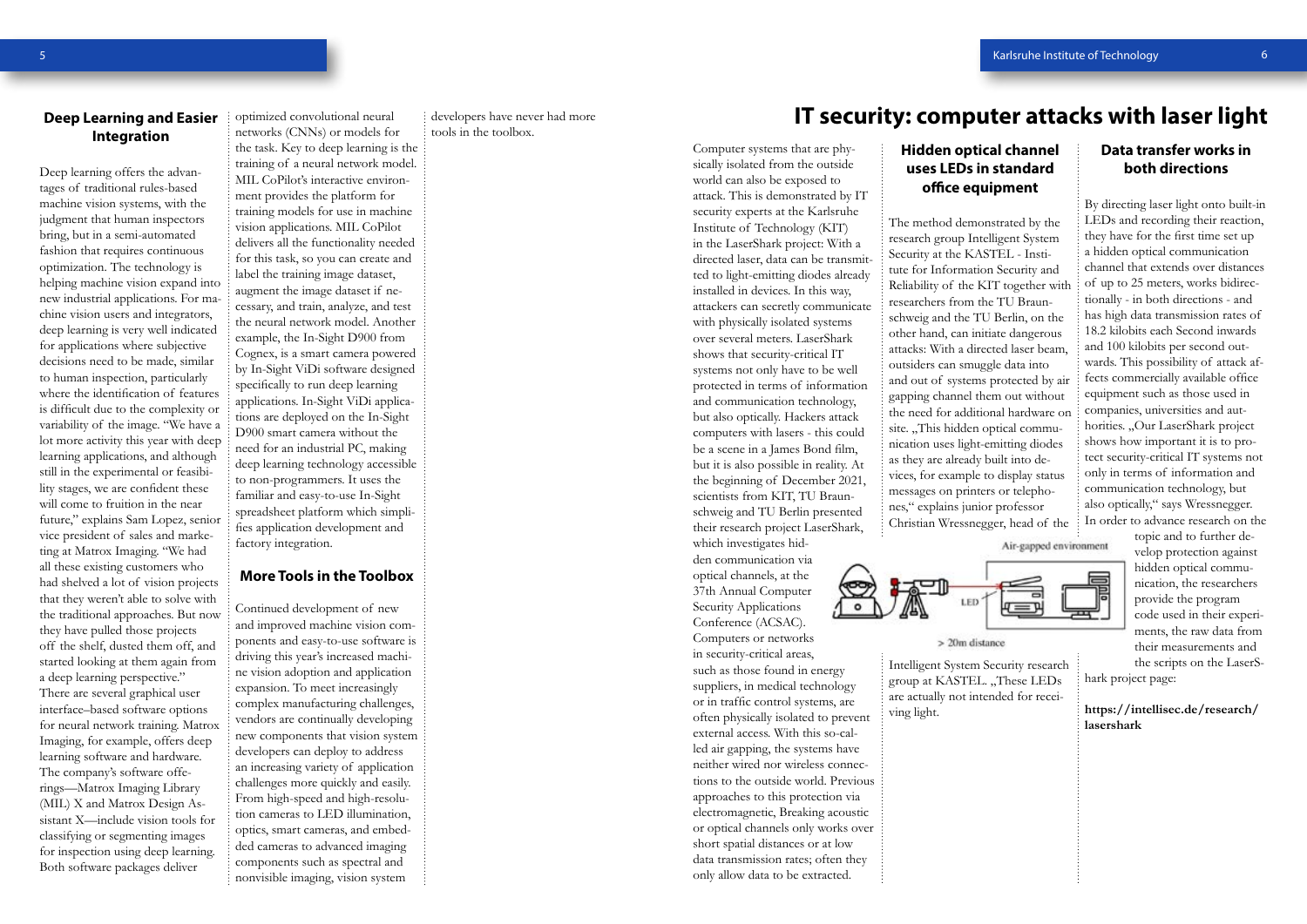

With more and more devices able to connect to the Internet or to one another, it's becoming increasingly important to ensure that those connections are secure.

When a group of devices—be it computers, sensors, or otherwise connects and communicates directly with one another, it's known as a "distributed system."

Imagine, for example, a group of sensors monitoring the doorways in a particular building. They could communicate with each other to tell you which doors are open and when, which could be used to better secure the building as a whole. This is an example of a "wireless sensor network," a particular kind of distributed system. Another would be a group of devices connected to the Internet of Things (IoT) in your home.

With these direct lines of communication, however, there is an increased danger of one sensor or device becoming compromised and taking down the entire system. Two members of Carnegie Mellon's Electrical and Computer Engineering Department are

working to improve the ways those systems communicate with one another and keep them safe: Ph.D. student Mansi Sood and Professor Osman Yağan.

The pair recently won the Best Paper Award at the Institute of Electrical and Electronics Engineers International Conference on Communications in June of 2021. This conference occurs yearly and seeks to drive innovation in the field of telecommunications. Their paper titled, "Tight Bounds for the Probability of Connectivity in Random K-out Graphs" won in the "Communication Theory Symposium" category due to its focus on foundational research into the topic.

"This paper is part of our group's ongoing research on designing secure, connected, and resilient ad-hoc networks for diverse applications including wireless sensor networks and distributed private averaging," Sood explained. She accomplished this using a mathematical model known as a "random K-out graph." Each node of that graph represents a device

setting up connections with other nodes in a random, "undirected" pattern.

But why do we need mathematical models like the random K-out graph to represent these networks? "In many distributed systems, connectivity is a fundamental driver of system performance," Sood says. But, establishing the links between nodes can be costly, and as you set up more, you approach a trade-off between connectivity and cost. As a result, research like Sood's is incredibly important to understand how these networks can be designed such that they are provably guaranteed to hold up during an attack. With applications including the IoT and aggregating user data for distributed learning, that privacy and security becomes paramount. The interdisciplinary aspect of this research also gives Sood the chance to use tools from probability, graph theory, statistical mechanics, and data science all together. She also enjoys doing work with real-world applications and is ready to explore more ways to do this in the future. "We wish to further explore and design distributed network topologies that are scalable, reliably connected, and resilient and establish analytical guarantees for their performance," she says. As more and more of our daily lives move online, we can thank researchers like her for keeping those systems safe and secure.

**Image credit: Carnegie Mellon University**



## **A Beginner's Guide to Internet of Things (IoT) 2022**

We are able to turn on the lights in our homes from a desk in an office miles away. The built-in cameras and sensors embedded in our refrigerator let us easily keep tabs on what is present on the shelves, and when an item is close to expiration. When we get home, the thermostat has already adjusted the temperature so that it's lukewarm or brisk, depending on our preference. These are not examples from a futuristic science fiction story. These are only a few of the millions of frameworks part of the Internet of Things (IoT) being deployed today. IoT has redefined the way we interact, communicate, and go about our daily work. From homes to maintenance to cities, the IoT ecosystem of devices is making our world smarter and more efficient.

In this guide, we will walk you through everything you need to know about the increasingly connected world of IoT. This guide discusses in-depth:

- What Is the Internet of Things?

- Examples of IoT

- The Internet of Things
- Ecosystem: How Does it Work?
- Sensor Technology & IoT
- Benefits of Sensor-Based IoT
- IoT & Data Security & Privacy

- Key Takeaways & The Future of IoT

#### **What Is the Internet of Things?**

Broadly speaking, the Internet of Things (IoT) encompasses all physical objects - aka "things" that connect to the internet and to other devices. The definition of IoT is evolving, as the term is increasingly being used to describe objects that interact and "speak" to one another, so we can have the opportunity to be more efficient in how we do things. More specifically, IoT devices are characterized by the ability to gather data on their surroundings, share this data with other electronic devices, and ultimately, help us, the end-user gain information, solve an issue, or complete a task.

To visualize the concept, think of a time you've gone to the restroom in a hotel, and the light has turned on by itself. Ever wonder how that happened? There is probably a motion detection sensor there that detects movement, which automates and connects to the light to turn it on. This is only one of the simplest forms of an IoT solution, as the technology is now being used to create larger ecosystems such as smart homes and smart cities. If you read your emails through a voice-controlled virtual assistant, measure your steps and heartbeat with a smartwatch, or control your security system through your mobile phone, you're benefiting from IoT solutions on a daily basis.

#### **Examples of IoT**

Depending on their usage, we divide IoT devices into four main categories: consumer, organizational, industrial, and infrastructure applications. The consumer IoT refers to the dozens of personal devices, including smartphones, wearable technology, fashion products, and an increasing range of household appliances, that are linked to the internet, continuously gathering and distributing information.

In organizational settings, IoT is mostly widespread in the medical and facilities management field. Specifically, IoT devices are being used for remote monitoring and for creating emergency notification systems for people, buildings, and assets. The COVID-19 pandemic has also urged the use of IoT for smart cleaning and smart occupancy so that workplaces of all types can return to the office with the help of technology.

Industrial IoT (IIoT) brings devices, clouds, analytics, and people together to advance the execution and productivity of industrial processes. More specifically industrial IoT (IIoT) enables solutions such as equipment monitoring, predictive maintenance, condition monitoring, error detection, and much more.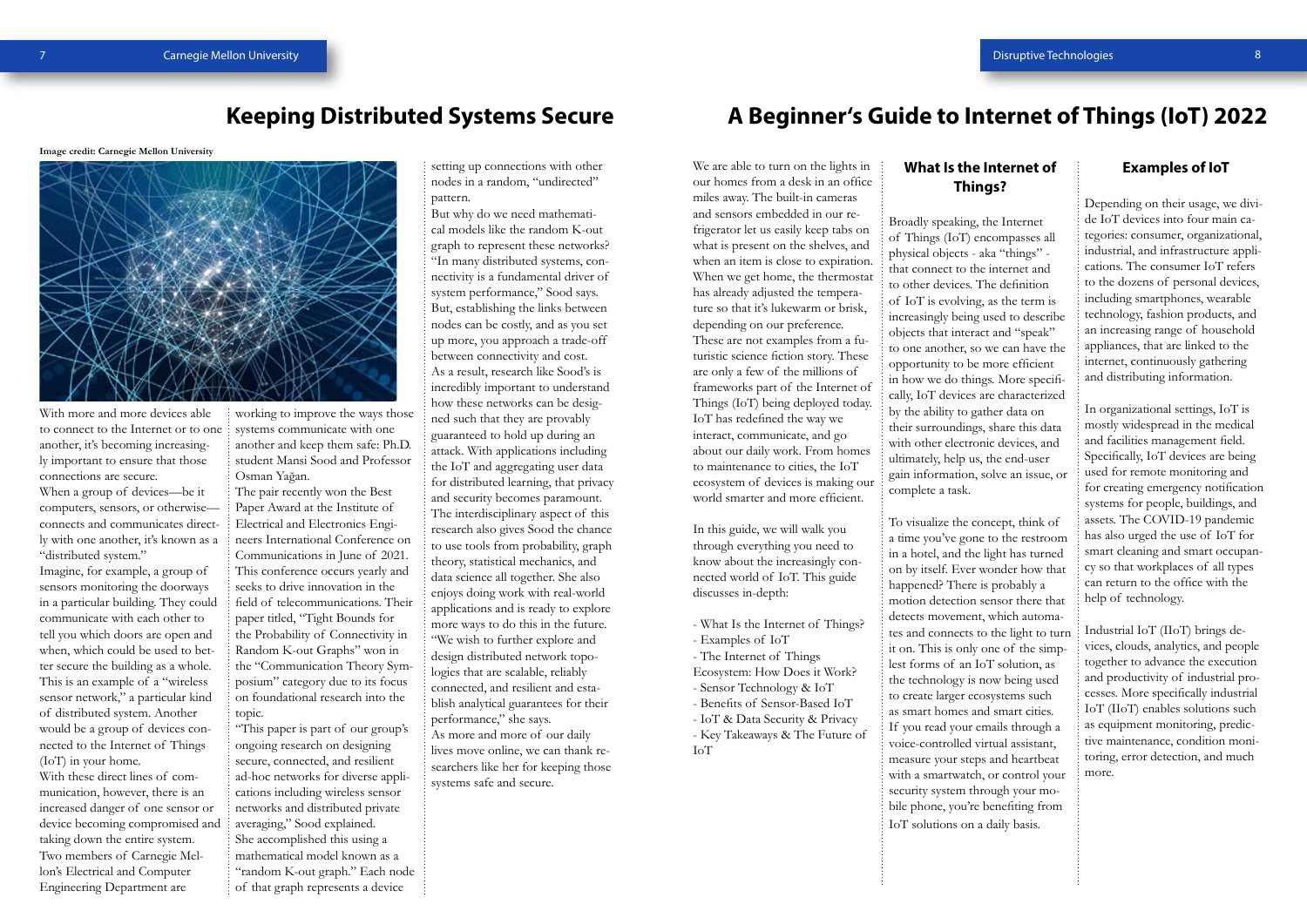Lastly, we have infrastructure IoT appliances that enable monitoring and controlling operations of sustainable urban and rural infrastructures like bridges, railway tracks, and on and offshore wind farms. These technologies help the construction industry by cost-saving, time optimization, better quality workday, paperless workflow, and an increase in productivity.

#### **The Internet of Things Ecosystem: How Does IoT Work?**

IoT operates over a boundless network, and thus it requires various components to form a cohesive system. We divide these components into three main categories.

First, you need a device that gathers input from the real world. This is usually done through sensors that work to gather real-time data from their surrounding environment. They're also often called "detectors" as their main purpose is to detect the slightest changes in their surroundings. For example, Smart ACs or thermostats work through a motion detector that is able to sense room temperature and humidity and adjust accordingly. More often than not, these sensors/detectors can also be bundled together as part of a device that does more than just sense things - phones are made up of several sensors such as GPS, camera, compass, fingerprint detection, to help us perform a handful of tasks. For the sensor to interconnect with other devices, and ultimately perform an action, it needs a medium of transport, which is connectivity. Connectivity is responsible for transferring data into the online world. Some

of the most popular IoT wireless protocols and standards include Bluetooth, Wi-Fi, DDS, cellular BLE, Z-wave, etc. The choice of the network depends on several factors such as the desired speed of data, transfer, range, power consumption, and overall efficiency of the network. After data has been collected and has traveled to the cloud through a communication medium, it needs to be processed. This is the second component of the IoT ecosystem, where all of the "smart stuff", i.e. context and analytics, takes place. The basic role of analytical tools is to investigate a situation and form a decision based upon the insight. This can be as simple as analyzing when a room's temperature falls within the desired range, or as complex as, for example, a car that's close to a crash.

The very last element of the IoT system is the end-user device or user interface. This is the visible device or application a user uses to access, control, and set their preferences. A user-friendly and attractive design is a major consideration in today's IoT world. Companies are continuously working on the integration of convenient tools, such as touch interfaces, or the use of colors, font, voice, to put themselves on solid footing for a great customer experience.

#### **Sensor Technology & IoT**

In order for objects to be connected to each other and IoT to come to life, there must be a device that gathers the information that will be transmitted (the input). As we've mentioned, for many applications, this is done through sensors.

Just what sensors are collecting depends on the individual device and its task. But broadly speaking, sensors are tools that detect and respond to environmental changes, which may come from a variety of sources such as light, temperature, pressure, and motion. Because of the wide range of inputs IoT sensors are able to gather, they're being used extensively in various fields, and have become crucial to the operation of many of today's businesses. One of the most pivotal benefits of these sensors is their ability to warn you of potential issues, which allows businesses to perform predictive maintenance and avoid costly damages.

To exemplify the value of IoT sensors, let's take our wireless sensors at Disruptive Technologies as case studies. We offer small ingenious sensors for humidity, temperature, water detection, touch, and remote monitoring of your buildings & assets.

#### The **temperature sensor** can

measure the surrounding temperature in any space or surface and wirelessly transmits the result to a Cloud Connector via SecureDataShot technology. A global chain restaurant in the UK used a partner solution to remotely monitor the temperature in each of their 100 freezers all across the UK, in realtime, 24/7. As a result, the restaurant saved more than  $f$  1.25 million in food inventory.

The t**ouch sensor** is able to detect whenever the sensor is being touched, notifying the user about the event through a cloud server. Dorint Hotels installed touch sensors around their serving areas and washrooms to allow their customers to call servers to place orders or reach staff about hygiene concerns via the touch of a button. Dorint Hotels also saved 8700 KwH per year, by using our temperature monitoring to save data and energy, as it allowed them to adjust the Air Conditioning run time in their server rooms.

The **water sensor** is able to detect high water levels or water leaks, and immediately signal that water is coming in contact with the front of the sensor. These devices have been used in utility rooms, grocery stores, and restaurants, to alert management in case of any leaks from fridges, boilers, water heaters, or water softeners.

The **humidity sensor** senses and measures the moisture and air temperature of the surrounding environment where they are deployed, e.g., air, soil, or confined spaces. They can be used to ensure proper storage conditions for temperature-sensitive products, to enhance temperature monitoring functionalities in buildings and offices, for comfort optimization, for predicting leakages, and more.



#### **Benefits of Sensor-Based IoT**

#### IoT Benefits for **Hospitals & Restaurants:**

 For starters, IoT improves patient comfort. Through solutions such as smart thermostats, smart beds, and customizable lighting controls, patients can have a more enjoyable experience, reduce stress, and go through faster recovery. Next, IoT enables remote health monitoring and emergency notification systems through the use of wearable technology - these include electronic wristbands, advanced hearing aids, wearable heart monitors, and so forth. Such devices allow physicians to monitor their patients with greater precision and ultimately be able to come up with better-informed treatments. Another extremely important benefit of sensor-based IoT devices in hospitals relates to the safety of the patients and staff. Temperature sensors and cold storage ensure food, blood, and medications are stored safely, water sensors prevent potential leaks and hazards, occupancy sensors monitor waiting areas to control capacity, disinfection systems keep areas sanitary, and much more. For example, UK's National Health Service (NHS) has improved patient safety and reduced costs through sensors that automate daily

hospital tasks such as medicine temperature checks, fire door monitoring, comfortable temperatures for patients, and much more.

Another sector IoT has also greatly impacted is the **food industry, specifically restaurants & restaurant chains.** The most prominent

benefit relates to food safety and monitoring systems. With IoT temperature sensors, restaurants can remotely monitor their refrigeration 24/7 to make sure temperature changes don't go unnoticed, lowering the risk of spoiled food and food waste. IoT apps can also remotely monitor equipment and troubleshoot potential problems to avoid their failure and the cost of repair. These apps even send restaurant managers recurring reminders to schedule maintenance.

And that's only the tip of the iceberg when it comes to the solutions of remote monitoring for buildings & workplaces. For more interesting benefits, you can head over to our 10-minute read on 9 Benefits of IoT-Enabled Remote Monitoring For Buildings & Workplaces.

#### **Image credit: Disruptive Technologies**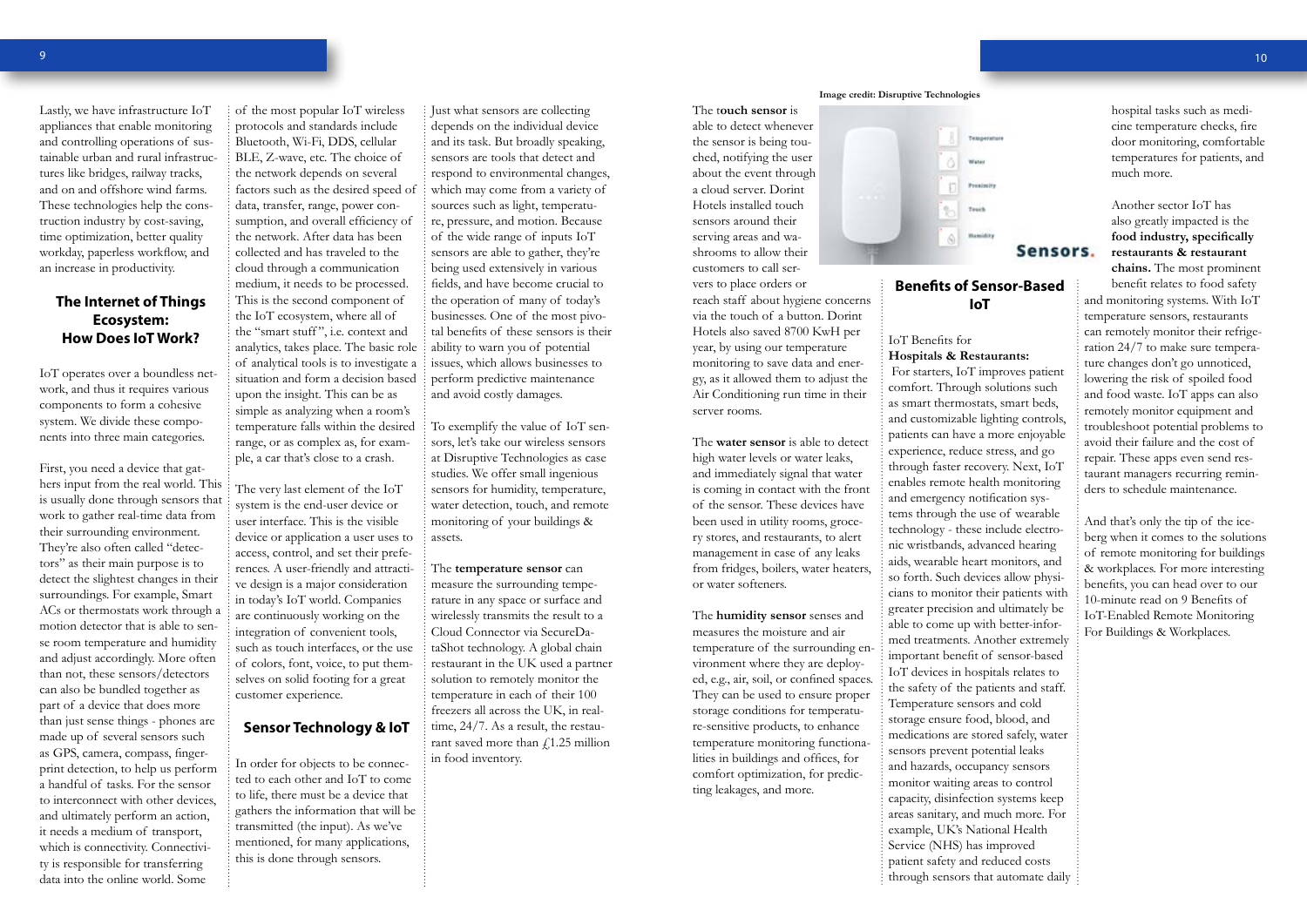#### **IoT Benefits For Offices:**

Due to the pandemic, more than 50% of workers are afraid to return humidity, and other factors that to the office. That's why real estate and facilities management companies are opting for IoT sensor technology and smart infrastructure, to help reduce some of these Covid-related concerns and risks. Say, for example, by placing a proximity sensor in bathroom stalls, the sanitary staff can get insights on how often workers use the restroom. Then, the staff can clean whenever there is a need, based on actual bathroom occupancy instead of a manual cleaning routine. This validates cleaning schedules, optimizes the office's resources, and increases the employee's overall health & well-being. Proximity sensors can also ensure safe social distancing, through reminder alerts to keep workers at appropriate distances from one another, whenever the occupancy of a room starts to increase.

#### **IoT Benefits for Industrial Settings:**

The Industrial Internet of Things (IIOT) uses smart sensors to enhance manufacturing and industrial processes.

One of the most praised benefits of IIoT devices is that they enable predictive maintenance. Predictive maintenance means businesses can schedule their maintenance activities based upon accurate predictions about an asset's lifetime. These benefits result in improved asset

utilization, visibility of the asset's condition, and allows optimal planning of maintenance activities. A second important benefit of predictive maintenance is in facilities management

and smart substations. Sensors can monitor vibrations, temperature, could lead to deficient operating conditions, and alert management so they can take action to fix or prevent damages.

#### **IoT and Data Security & Privacy**

With all these devices consistently gathering everything we do, IoT is susceptible to a lot of privacy & security problems.

The main issues today are cybercrime and the risks of data theft. Cybercriminals are constantly evolving and looking for methods to hack passwords, emails, and impersonate staff to malware. And as the pandemic has forced people and businesses to go fully remote, there has been an increased focus on the issue.

IoT's security history doesn't do much to prevent these issues, either, as many IoT devices fail to consider the basic protocols of security, such as data encryption, blocking tags, authentication, and so on. They operate over a long period of time without supervision or updates and work with cheap, low-cost systems that are prone to cybersecurity risks. With all this being said, there are responsible manufacturers who go the extra mile to fully secure the embedded software or firmware built into

their products.

Now, we know you're worried and wondering: what can I do to own my data and privacy?

The most important step is research - learn about your IoT solution supplier. How well do they comply with federal protocols and regulations? What are their privacy standards? Do they implement any encryption tools? And as dreadful we know it may be, it's important that you also read the terms of conditions for services, devices, and apps every single time to understand what you are agreeing to. Then, to reinforce your protection once you've purchased or installed a product, disable features that allow multiple devices to share data with third parties, constantly delete data history, install updates promptly, use two-factor authentication when applicable, and always create complicated, secure passwords.

#### **The Future of IoT**

And that's a wrap on our IoT guide! As the number of devices connected expands, our homes and workspaces will become increasingly overrun with smart products – presuming we are prepared to accept some of the privacy and security trade-offs. Some people will be happy about the upcoming world of advanced things. Others will miss the good old days when

a table was indeed just a table.

## **Endrich's new E-IoT Platform for IoT Developers**

There is a special way to demonstrate the exceptional product and technology knowledge base built up during the 45 years of Endrich's history in design-in distribution, which is to share this with customers in a form of a free-to-use hardware and software eco-system. The company has state of the art product portfolio, good mix of quality suppliers, hundreds of won designs at customers and still our major role, what Endrich is known about is component distribution. In order to adapt to the very fast changing market, offer something extra to the customers – and that is knowledge. We participate on trade shows and technical conferences, we publish dozens of technical articles and running our traditional Endrich News, but there were no practical, touchable, physically manifested evidence of our competence in product design. That is what changes now by releasing our own design of an IoT computer and a complete hardware and software ecosystem around it.

As Endrich was always well known about its perfect sensor line, we have a leading manufacturer of communication modems behind, and one of the first RISC-V based MCU in our portfolio has won the innovation prize of Embedded World 2020, everything is given to create an own single board computer with the capability of sensing, controlling and communicating over narrow band GSM networks – which are the major requirements of a fully featured IoT device. However Endrich did not did not stop here, dozens of external peripherals, such as wired and wireless sensor extension boards, display boards have been created. The IoT ecosystem cannot exist without software services. Although our SBC can communicate through several protocols (MQTT, UDP etc.) to well-known database providers such as Microsoft's Azure, we thought simplicity is a major factor, therefore we also created our own Endrich Software Ecosystem, the Endrich Cloud DB system and the Data Visualization Gateway. These services thus can be offered free to use for our customers. As Endrich is about to enhance serving its customers, and our primer goal is to support components sales, we release all the knowledge about this hardware development in a book "Connecting conventional devices to make them SMART – The E-IoT Concept", where the complete hardware and software concept is detailed written. Not only the used components are introduced, but also the way to interface different sensors to an MCU, to realize power domains, to use GSM communication - and to build a single board computer at the end - are detailed through dozens of chapters. The E-IoT ecosystem is intended to be used as a demo system for boosting component sales at first, but we are targeting a second - and on long term even more important – stage: to use this ecosystem as an evaluation platform of customer driven product development. With the E-IoT SBC in the middle as a basic platform, we can develop customer

required unique functions on an extension board and using the Endrich Cloud System and the Visualization gateway all functions of a finished product can be realized, developed and tested . All the software can be written, all the hardware functions can be built, and only the last stage remains then, which is the industrialization: miniaturization and approval process. The SBC can also be used as a finished product already now, with the help of it, one can connect conventional devices to the Internet, making them SMART devices, which are able to report their operational and environmental parameters to a cloud database. In this way special services such as online status reporting or predictive maintenance can be supported.



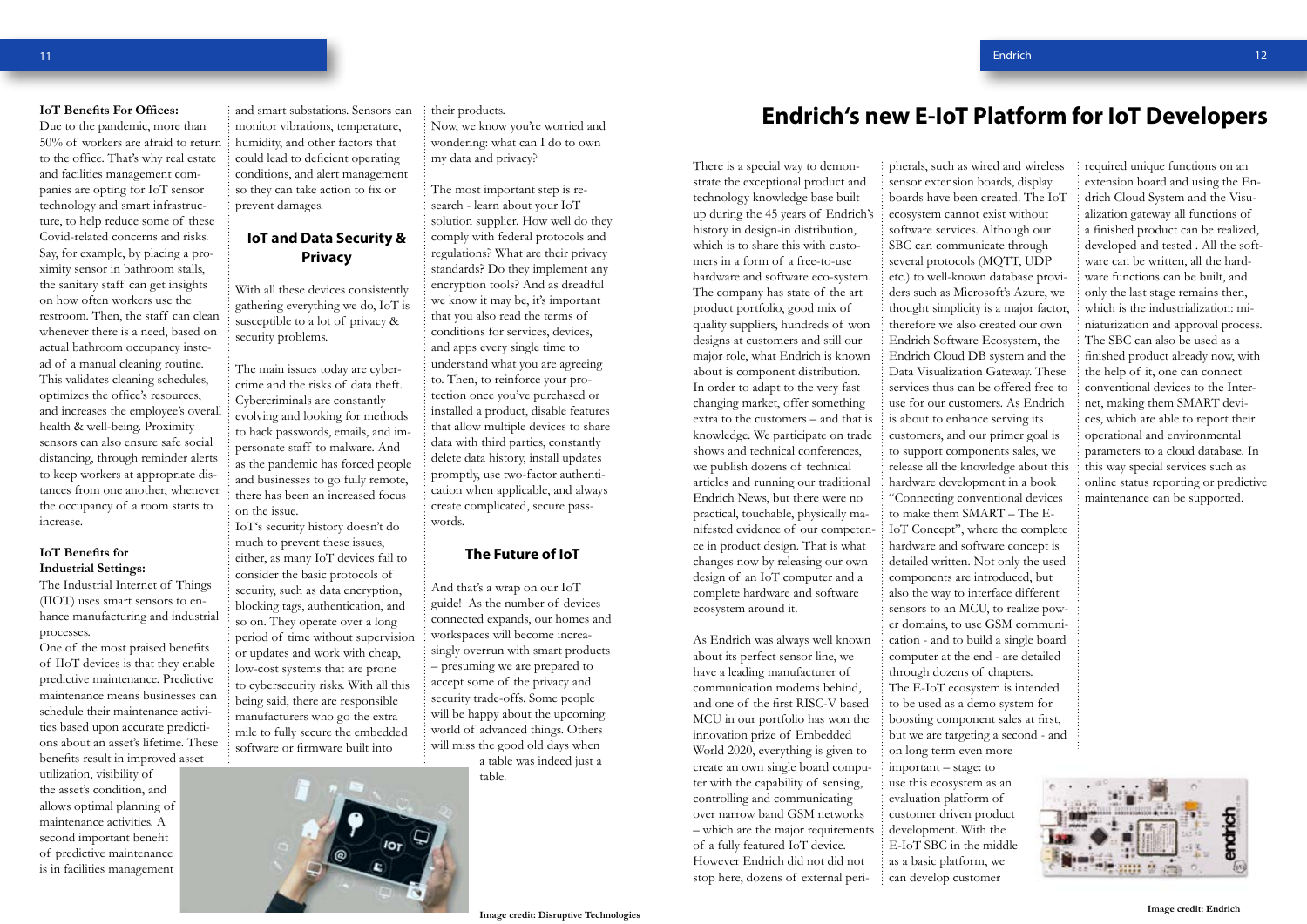#### **Image processing and machine learning for quality control**

Industrial Shields, a leading European manufacturer of industrial automation devices, uses the Raspberry Pi platform to provide another option for implementing smarter, more flexible PLCs. One application for this generation of higher-performance PLC lies in the coordination of movements of subsystems and materials around the factory. A USB connection can provide the interface to a barcode reader or RFID scanner that picks up the tag on an incoming pallet or product carrier. A display connected using HDMI can be used to provide confirmation to an operator assigned to check its operation. When the package is confirmed, the Raspberry Pi-based PLC uses industrial networking and I/O connections to activate motors to move the package through a series of conveyors to its destination. Alternatively, it may communicate a route to an AGV that picks up the product and delivers it. When the first cell has processed the product, the PLC can then act to guide it to its next destination or pass control to a motion-control PLC that is closer.

A key advantage of using hardware such as the Raspberry Pi is its future upgrade path. Many of the existing industrial-control solutions are based on the third-generation module but products are now being built around the latest iteration of the hardware: the Computer Module 4. The increased processing power of the module, which is based on a quad-core Arm Cortex-A72 processor attached to up to 8GB

of high-speed DRAM and 32GB of eMMC non-volatile storage.

The level of performance available in the Computer Module 4 can support intensive machine-learning and vision-processing applications. In addition, as the Computer Module 4 runs Linux, the many tools and development environments on that platform (such as Tensorflow, Py-Torch and OpenCV) provide easy access to highly sophisticated techniques for analysing components and subsystems to check they meet quality standards. Subtle changes in colour or surface composition that AI can identify means alerts can be sent to upstream supervisory systems to take corrective action.

The supervisory systems can also harness the processing power of Intel's ecosystem. Intel's NUC family includes models that scale up in cost-effective performance to processors such as the i7-8665U, a quad-core device that can run at several gigahertz. The NUC boards and systems are highly suited for use as supervisory systems. Multichannel video connections provide the ability to run several displays at once. NUC-based computers can therefore provide a high degree of local intelligence, reacting to alerts generated by PLCs and other SBCs on the shopfloor and sharing graphical updates with shopfloor staff so they can see if problems are building up that require their attention.

The popular image of the industrial i tous connectivity associated with shopfloor is of conveyors passing components and subsystems down a fixed production line. Since the days of Henry Ford, it has been the logies to exchange information in metaphor for high productivity in manufacturing. However, it is one that is notoriously inflexible. The static nature of the fixed production line makes it hard to customise products and to reschedule operations to produce different products as demand changes. Industry 4.0 breaks down the production line, providing the opportunity to make manufacturing a far more flexible, cost-effective and sustainable operation than has ever been possible before.

#### **Equipment monitoring and information analysis**

At the other end of the scale, flexible processes need responsive, easily programmable low-level

control. This can be delivered, for example, by the Arduino platform, a combination of microcontrollerbased hardware and an optimised software-development environment that supports rapid prototyping and algorithm evaluation. The Arduino Pro Portenta provides a low-cost but powerful option by using a dual-core pairing of the Arm Cortex-M7F and M4F processor cores, both of which support integer and floating-point arithmetic. This makes the Arduino Pro Portenta suitable for the execution of mathematical models and closed-loop control algorithms.

For greater performance in a compact package, the DFRobot LattePanda couples an Arduinocompatible microcontroller with an Intel quad-core 1.8GHz processor able to run Windows 10. Using this combination, the SBC can perform tasks such as AI-assisted equipment monitoring as well as image processing and computer numerical control (CNC), making it highly suited to building customised machine tools.

BeagleBone AI provides a further option for adding support for machine learning, smart sensor and image processing in real time. By using a variety of sensor modalities, it can provide access to non-destructive testing in real time coupled with equipment monitoring. The onboard dual-core Arm Cortex-A15 running at 1.5 GHz works with a pair of TI C66 digital signal processors and four Embedded Vision Engines with support for TI's deep-learning software.

#### **SBCs provide the key to Industry 4.0**

There are several key components to Industry 4.0. One is to replace the single fixed production line with cells that can be dynamically reconfigured down to the level of individual orders. It may use automated guided vehicles (AGVs), robots, conveyor segments and automated manipulators to move components and subsystems around the factory to where they are next needed. To facilitate this smarter approach, each product is tagged. Staff, machine tools and robots use that information associated with the tag to determine what needs to happen next on the product's journey through the facility. Even the cells themselves, which could consist of several machine tools and robots, may be virtual in that they can be dynamically assigned to other cells based on demand.

Secondly, machine tools interact with each other using the ubiqui-

an Industry 4.0 plant. The systems employ a combination of wired and wireless networking technoreal time with each other and with distant cloud servers. Those remote servers can use their powerful computation capabilities and Artificial Intelligence (AI) to schedule the shopfloor systems in smarter ways.

Finally, sensors track the status of everything on the shopfloor. RFID readers pick up information from each product using its associated tag. Vision and chemical sensors check the progress and quality of the product at each step so that repairs can be made before it is too late as well as to guide maintenance. If the surface finish of a product is found to be moving out of specification, for example, it indicates a potential problem with the upstream machine tools or the raw materials. By recognising these situations quickly, the Industry 4.0 factory avoids waste and the costs it incurs. The result is a manufacturing environment where products can be customised down to the per-unit level based on customer demand and one that can quickly switch schedules if a key source material is in short supply or if the customer-ordering systems indicate a change in ordering behaviour.

A new generation of single-board computers are now available that support industrial use; developed for and increasing adopted to smarten manufacturing facilities and support the move to Industry 4.0. Although Industry 4.0 introduces

novel ways to restructure the factory, manufacturers do not have to replace everything, and SBCs can be adopted to drive new benefits in a range of ways.

#### **Couple SBC-based computing with industrial networking**

Manufacturers can leverage existing investments in the machine tools and production automation they already have to deliver significant benefits. Many of the machine tools already in use can be adapted for the Industry 4.0 environment as long as they are augmented with additional levels of communication and intelligence which can be done economically, and effectively with SBCs. Indeed, there may be no need to replace the programmable logic controllers (PLCs) that provide the instructions needed to carry out the operations that each machine tool provides. Many fieldbus protocols have been adapted to work over industrial Ethernet to ensure commands can be relayed to and from a nearby compute module. One possibility for integrating this functionality into both existing and new machine-tool panels lies in the Kunbus range of DIN-rail compatible Revolution Pi modules, an open-source industrial PC based on Raspberry Pi. These combine the compute power of an Arm Cortex-A processor with Ethernet connectivity plus expansion for sensor feedback through a range of I/O modules and fieldbus interfaces.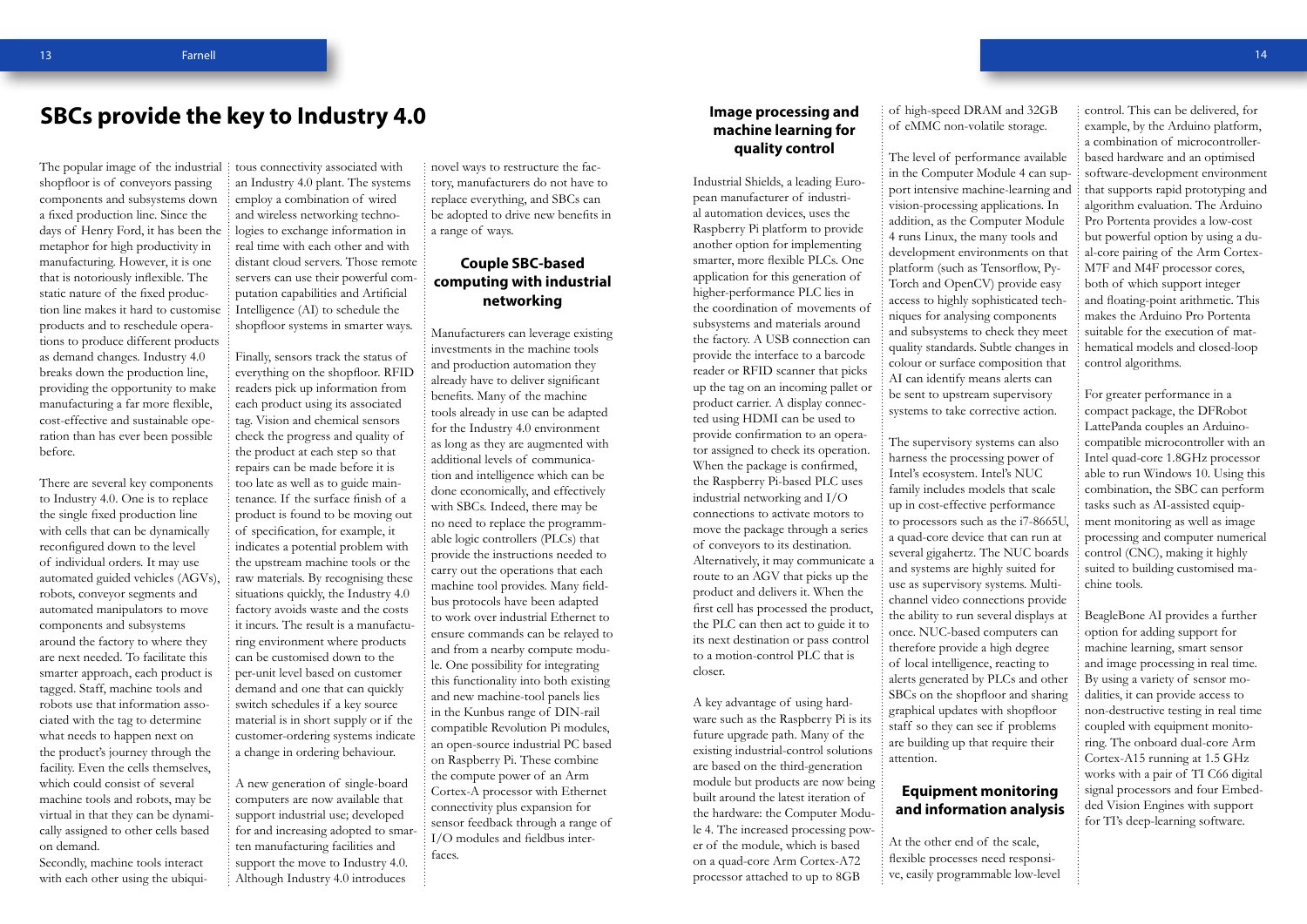When securely connected to the cloud, the system benefits from continued access to advanced artificial intelligence algorithms and data analytics packages. Since these systems are critical to the manufacturing process, they need to be protected against hacking and the malfunction of another program running on the same hardware. By partnering with Lynx, Bosch VHIT was able to close the digital feedback loop that is reliant on capturing quality images and analyzing the data to provide a safe real-time action. The LYNX MOSA.ic for Industrial product enables the program to run multiple functions on a single SoC without compromising performance, security or safety. "As we continue advancing cutting-edge technology applications for factory automation, we are excited to partner with Lynx to accelerate a new, secure IIoT-based quality system for the market," said Riccardo Sesini, Digital Transformation Manager, Bosch VHIT. "In increasingly connected manufacturing environments, manufacturers require safe, versatile, and resource-conserving solutions. Lynx has a long history of robust, safety-critical, high-availability systems and was the obvious choice to help us realize this latest program in a safe and scalable way."

#### **Securing the new infrastructure**

Central to the success of both installations is the collection and processing of data relating to a mission critical process at the edge (i.e.: on the production line) rather than in the cloud, so that adjustments to the process can be made in real time. For these new manufacturing quality systems, the LYNX

MOSA.ic for Industrial framework is focused on ensuring security and mitigating any period of equipment downtime that could impact business output. It provides a software platform that can run the inference engine and control functionality on the same platform, ensuring that these applications are appropriately isolated and allocated the right hardware permissions (and nothing more) to perform their tasks. A camera might highlight an issue; then a soft PLC can then connect to the line and make appropriate process improvements. We call this infrastructure the mission-critical edge. The Lynx framework consolidates mixed criticality workloads running on the same multicore processor - the resources and performance provided by the hardware platform, and the capability of the software components. At the same time, it completely isolates critical applications from non-critical workloads, in order to provide high levels of immunity to the former from cyber-attacks. Additionally, this **ECX-34Q Tuning Fork** greatly reduces

the architectural complexity, cost, and number of points of failure a critical factor in ensuring business resiliency. Many manufacturers ar[e](https://ecsxtal.com/ecx-34q?utm_source=electronicsupdate&utm_medium=febpublication&utm_campaign=electronicsupdate-feb34Q&utm_id=electronicsupdate-feb34Q&utm_term=ecs+inc+frequency+control)  exploring better ways to proactively and continually improve quality. Whilst these approaches may generate

some false positives, this is much better than failing parts making their way to end customers. As the algorithms improve, the incidence level of those occurrences will reduce. The combination of AI and MV is significantly more effective than batch testing, which is used to manually and retrospectively trace faults back to the manufacturing environment and workers to understand root causes and make changes to processes. However it is important to appreciate that this approach relies on the availability of robust edge solutions for the connected camera-based quality system that enable real-time responses to be delivered to events while ensuring critical applications run reliably and safely alongside other functions operating on the server / gateway hardware.



#### **COMPACT AEC-Q200**

 $3.2 \times 1.5 \times 0.9$  mm Frequency: 32.768 kHz Extended Temp. Range: -40 ~ +125°C ESR 70k $\Omega$  Max





15

#### **AI and MV combine to improve Quality and reduce Costs in Automotive Manufacturing**

Artificial intelligence (AI) is proving a game changer in ensuring the quality of automotive components, which are complex, price sensitive, high volume and frequently safety-critical. By pairing it with Machine Vision (MV) it has become possible to inspect every part coming off the line – something that was neither economic nor practical using human operators. This enables a camera feed to be reviewed in real-time and have faulty widgets identified and tagged either physically or virtually. In this article, I will look at two pioneering installations, and point to the lessons that they offer in terms of realising these benefits in the context of a safe and secure connected IT environment.

#### **100% inspection of welds by Audi**

One of the pioneers was the Audi A3 line at its Neckarsulm plant (**Figure 1**). This site has 2,500

autonomous robots on its production line. Each robot is equipped with a tool of some kind, from glue guns to screwdrivers, and performs a specific task required to assemble an Audi automobile. Audi assembles up to approximately 1,000 vehicles every day at the Neckarsulm factory, and there are 5,000 welds in each car. To ensure the quality of its welds, Audi performs manual quality-control inspections. It is impossible to manually inspect 1,000 cars every day, however, so Audi uses the industry's standard sampling method, pulling one car off the line each day and using ultrasound probes to test the welding spots and record the quality of every spot. Sampling is costly, labor-intensive and error prone. So the objective was to inspect 5,000 welds per car inline, and infer the results of each weld within microseconds.

A machine-learning algorithm was created and trained for accuracy by comparing the predictions it



generated to actual inspection data that Audi provided. The machine learning model used data generated by the welding controllers, which showed electric voltage and current curves during the welding operation. The data also included other parameters such as configuration of the welds, the types of metal, and the health of the electrodes. These models were then deployed at two levels, firstly at the line itself and also the cell level. The result was that the systems were able to predict poor welds before they were performed. This has substantially raised the bar in terms of quality.

#### **Digital transformation at Bosch**

Another major name in the automotive industry, Bosch, is trialling a similar approach. In partnership with Lynx Software Technologies, Bosch VHIT, the vacuum & oil pumps manufacturing subsidiary of Bosch, is testing a new proof of concept camera-based quality program for use with real-time decision making in industrial settings. The move is part of Bosch VHIT's digital transformation of its processes and product development. The program captures data from cameras on manufacturing plant floors and logistics warehouses and harnesses machine learning algorithms to identify quality issues and feed information into the MES system, in order to generate an optimal decision in real time.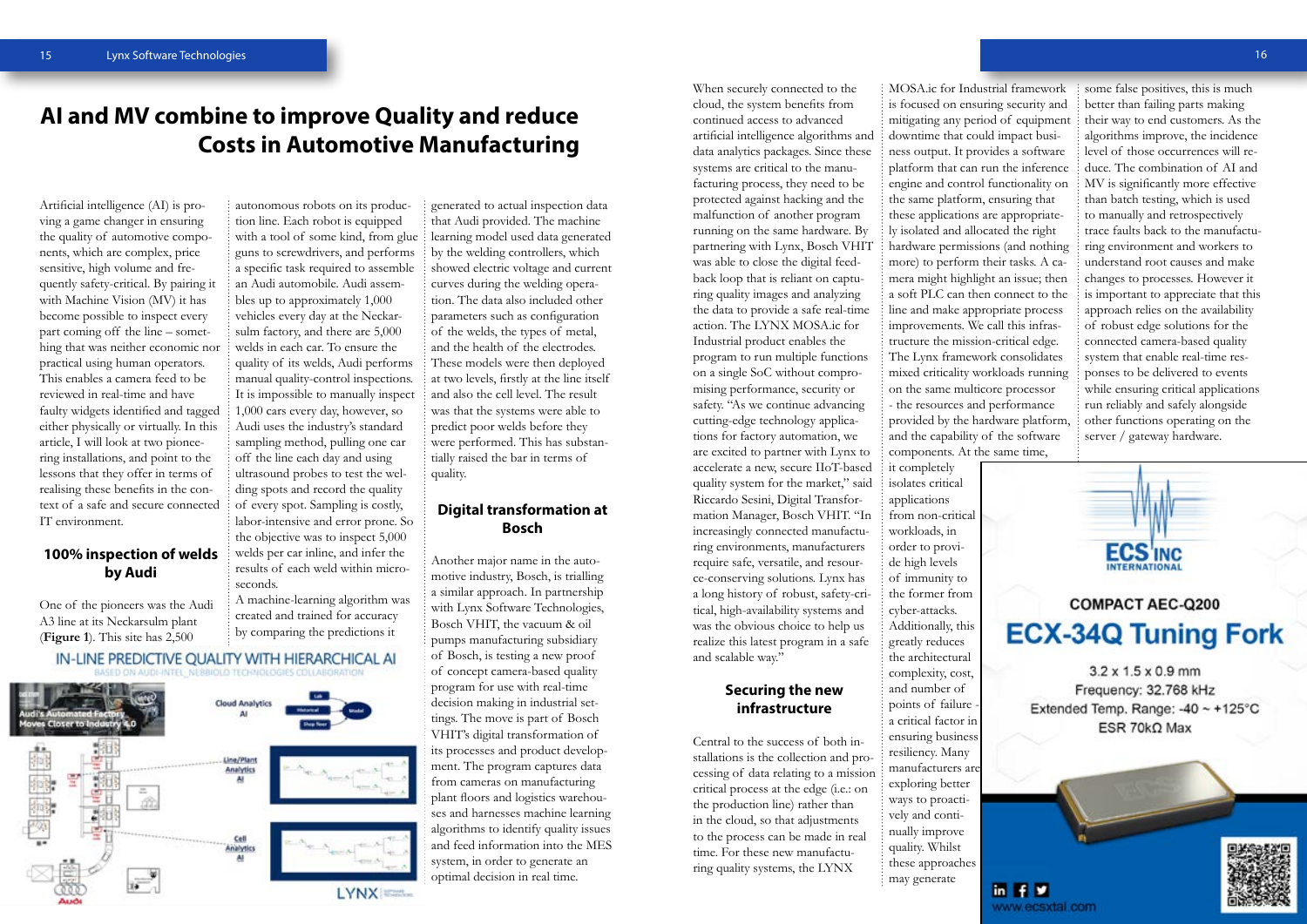## **Effective Remote Thermal Management of Electrical Systems**

To operate reliably and safely in remote locations, industrial automation systems and other electrical installations need their thermal status to be fully and constantly monitored.An abnormal increase in temperature is frequently an early indication of a fault condition and needs to be addressed before the system is damaged or worse still, combusts.

Increases can take the form of individual 'hot spots' where parts of a panel or individual components are operating close to or above a safe temperature and rises in the ambient temperature. The first can be due to a fault condition, such as a short circuit, or by a component such as a transformer running at peak load for lengthy periods. The second can be caused by the operating environment (prolonged exposure to intense sunlight), or a failure of cooling components such as fans. Both are a threat.

 $\frac{1}{2}$  for site visits is kept to an absolute minimum. Sometimes the fault can be rectified remotely, perhaps by reducing power demand from the system to allow key components to cool. Other times an engineer site visit is needed, for example to replace a faulty component or to repair a short circuit.

#### **Maintenance by IoT**

The goal of maintenance over the Internet of Things (IoT) is always to ensure "zero down time" and eliminate unforeseen device failures that can lead to serious accidents or unplanned facility stops.

To achieve this, the temperature of every panel in a plant as well as the surrounding ambient temperature needs to be monitored continuously using appropriate sensor solutions. Real-time remote monitoring in this way ensures that the need

Monitoring of the temperature of the whole cabinet in which the system is housed is essential but by itself clearly insufficient: a component can be running dangerously hot and be in danger of meltdown or combustion without affecting the overall temperature of the system. On the other hand, attaching an individual temperature sensor to each electrical component is completely impractical – a wiring loom for example can develop hotspots almost anywhere. New wide-ang- $\frac{1}{2}$  le thermal image sensors that can detect hotspots in large areas of a system such as a whole panel, provide a great starting point for the truly effective remote thermal management of electrical systems. Complemented by ambient temperature sensors and air velocity sensors to verify the correct operation

of cooling fans, they can provide a complete IoT based thermal monitoring and remote maintenance solution.

#### **Wide-angle thermal sensors**

New infrared thermal sensors with a wide viewing angle in a compact body highlight hotspots anywhere in their field of view, filling the gap between taking an 'average' value of the temperature of the whole system and taking a reading of the temperature at one or two selected points (**Figure 1**). Omron D6T MEMS thermal (IR) sensors measure the surface temperature of objects without touching them using a thermopile element that absorbs radiated energy from the target object. Incorporating a state-of-the-art MEMS thermopile, custom designed sensor ASIC and signal processing microprocessor and algorithm into tiny package, the D6T is believed to offer the highest signal-to-noise ratio (SNR) in the industry.



This ensures clear, reliable measurements that can readily be interpreted by the system. A key advantage of the integrated signal processing microprocessor is the fully linear output. By pre-processing the signal on the module, the D6T converts the sensor signal to a digital temperature output giving a straightforward interface to a microcontroller, simplifying the system integrator's task. Alternative devices do not provide a temperature output, so the designer needs to implement a signal processing algorithm to convert the output to temperature.

The space saving design of the D6T, at only 14 x 8 x 8.93 mm for the largest 32 x 32 element version, makes it exceptionally well suited for installation in a panel or system. Its field of view of 90.0° by 90.0° encompasses an area of 200cm x 200cm from 1 meter distance, providing contactless measurement of temperatures of 0-200ºC in ambient temperatures of -10-70ºC. For smaller systems requiring a more restricted field of view, a suitable alternative is the 1x8 D6T-8L-09H or the 4x4 D6T-44L-06H, offering 54.5° x 5.5° and 44.2° by 45.7° respectively. At 1 meter distance; the field of view of these devices is 10cm x 103cm and 81cm x 84cm respectively. There is also the single element Omron D6T-1A-02 which has a viewing angle of just 26.5° x 26.5° translating to an area of 47x47cm at a distance of 1 meter, giving a highly directional characteristic.

#### **Ambient temperature**

Whilst these sensors will identify specific hot spots, there remains a need to monitor the ambient temperature of the system as a whole. A high ambient temperature can be the reason why parts of the system are threatening to overheat and can by itself cause it to malfunction. Compact multi-purpose environmental sensors make it very easy for the designer to deliver a wide range of measurement functions including temperature, humidity, air quality, light, barometric pressure, noise and acceleration from just one small sensor. Sensors like the Omron 2JCIE provide the capability to monitor all of these and provides data via popular wireless and wired data interfaces like Bluetooth and USB. Despite its compact size, 2JCIE features its own embedded memory for data logging to keep track of the surroundings.

#### **Monitoring of cooling systems**

Increases in ambient temperature can, of course, be caused by degradation or even failure of the cooling systems such as fans. These need to be maintained, like every other component and monitored continuously in real time to ensure that their performance has not dropped below the required level due to wear or to a buildup of dirt in the airway.

Suitable sensors are available to help with this task. Omron's D6F-PH digital pressure sensors for air flow and clogged filter detection in heat recovery units do this by detecting the differential pressure upstream and downstream of the fan or filter, detecting the degradation in performance as it becomes clogged with dirt and providing an alert when cleaning or replacement is required. The Omron D-6FV can

improve efficiency by monitoring the exact air rate at which air is extracted by the fans.

#### **Conclusion**

Maintenance engineers should be able to carefully monitor the thermal status of a panel in real time without needing to open the panel door. A combination of the three types of sensors described in this article fully achieves this goal. Wide angle IR sensors identify hot spots wherever they occur on a panel; ambient temperature sensors monitor the overall temperature of the cabinet while air flow sensors verify that the cooling fans are operating correctly. The real-time output of these sensor solutions can then be analysed with algorithms, deskilling the maintenance process and allowing personnel to identify a fault and react in real time. By tracking temperature changes over time, predictions can be made allowing maintenance to be scheduled to maximise engineer productivity and minimise downtime.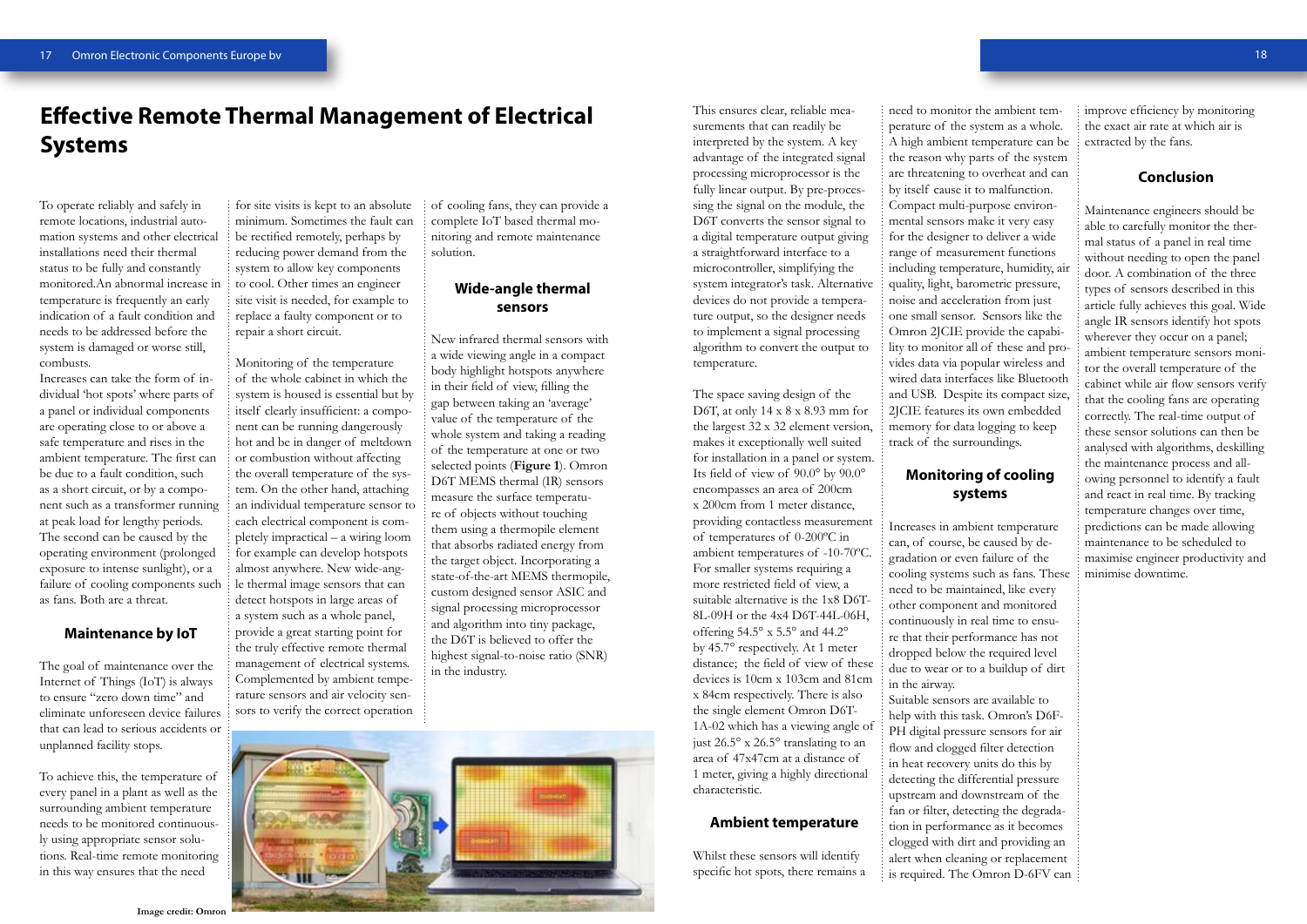IT security is by no means a new topic. For a long time now, administrators of IT networks have tried Water 4.0. To this end, the German to ensure a high level of security in their networks. But until now, little consideration has been given to OT networks, i.e., automation networks, or indeed the remote control connections used here. This needs to change, and the sooner the better. Against this backdrop, it is not surprising that many of those responsible are unsure in terms of the measures necessary to protect connections to the water management structures and yet still meet the rapidly changing functional requirements of operational management. The implementation of IT security must not make operational management more difficult; rather, it must be conside- : consequences run counter to the

Cyber security situation 2019



## **High Availability with Secure Remote Control Connections**

Highly efficient

**Kill** Emotet **KS** 



 $\therefore$  red an integral part of any future concept – keyword:

DWA and DVGW water associations are working intensively on the issues of IT security and digitalization. Specially established working groups are highlighting the various issues and support is being provided, for example through the industry-specific standard "B3S Water/Wastewater" and the DWA specialist publication "Digital Transformation in German Wastewater Management". Anybody wondering why this is necessary only has to read the latest press releases about successful attacks on companies to find the answer. The cyber attacks they describe and their

Advanced attacking techniques

Up to:

110,000

bot infections in German systems every day

 $$40$  million were caused by a ransomeare

mack in a single company

Moreover, the operator should take : manipulation. Ultimately, private into account the fact that different conditions and technologies require different protection concepts. These considerations are taken into account below for the connection types listed:

requirements on the availability of water management facilities to maintain the security of supply for citizens. Discussions with IT Security can therefore be seen as being a new part of plant maintenance. The latest attacks underscore that the size of a company is not what makes attackers interested in a company. The majority of water management

companies in Germany belong to the category of small to mediumsized enterprises (SMEs), and they are responsible for the water supply and wastewater treatment in their respective area.

#### **Technological requirements**

This article will consider the OT networks for automation and, in particular, the state-of-the-art and secure networking of buildings – also known as remote control technology. Here, the focus is on the technological test of the connection in terms of IT security. Additional aspects, such as personnel and organizational measures, can be only be considered as part of a risk analysis focusing on the respective plant. So, which general technological requirements need to be met

when connecting a remote station? Criteria such as an

uninterruptible power supply and surge protection are clearly a part of any concept for realizing high availability, but are not the subject of this article. The

following basic requirements have to be met:

- Power supply

- Surge protection

- Securing the remote control technology against unauthorized access

- Protecting the data connection

between plants

- Encryption

- Anomaly detection

- Coupling remote structures via cellular communication

- Networking remote structures via license-free wireless solutions - Integrating remote structures via dedicated remote control lines.

#### **Coupling via cellular communication**

A large number of decentral stations have been coupled to the supervisory control room via cellular communication over the last few years. During transmission, the data can be protected by using a VPN tunnel (Virtual Private Network). In the future, the starting point of this tunnel should come directly from the remote control station (automation device), and not from an additional upstream device. This is already a normative requirement in the power industry. Moreover, the data must be

encrypted during transmission to prevent eavesdropping and



APN network cards (Access Point Name) should be used that allow a virtual network to be set up with its own IP address within the network of the cellular communication provider. Access control within the structure provides protection against unauthorized access and is therefore a key part of data security. Furthermore, users should have to authenticate themselves to the remote control system as part of an assignment of rights. Individual network sections must be separated from each other and open interfaces must be disabled. A firewall at the central Internet connection in the central plant protects the data connection. Network segmentation and the separation of IT and OT networks is also recommended here. A virus scanner updated daily identifies malware, while anomalies in the network can be detected via appropriate monitoring – for example IRMA. This will report if a device within the network is subject to unusual data traffic, for example.

#### **Networking via a proprietary wireless technology**

Networking via a proprietary wireless technology – such as the Radioline system from Phoenix Contact – is another option for connecting external stations that combines the advantages of wireless communication with those of a company-owned

network. The data should also be encrypted during transmission to prevent eavesdropping and manipulation. Moreover, proprietary protocols with bit-wise data transmission are not open-source, which also makes unauthorized access more difficult. To secure data in the decentral structure, the structure should have access control. Moreover, a unique station ID prevents a device from being replaced or an additional station from being added to the network if the hardware stick is not located on site. In the central plant, the data connection is also protected via network segmenting and the separation of IT and OT networks. Communication in the control engineering system is via a head station in the OT environment. Moreover, it is also advisable to install a network monitoring system in the system network that detects anomalies, such as data transmission between two devices that have so far never communicated with each other.

#### **Integration via dedicated remote control lines**

In the drinking water supply industry, remote structures are often connected to the supervisory control room via dedicated remote control cables. This is often assumed, incorrectly, to be an island solution that does not have to be secured against unauthorized access. It does in fact need to be secured, but what technical measures need to be taken to secure the connection? During data transmission, the VPN tunnel is also a suitable approach that should be set up directly from remote control system (PLC) to remote control system (PLC).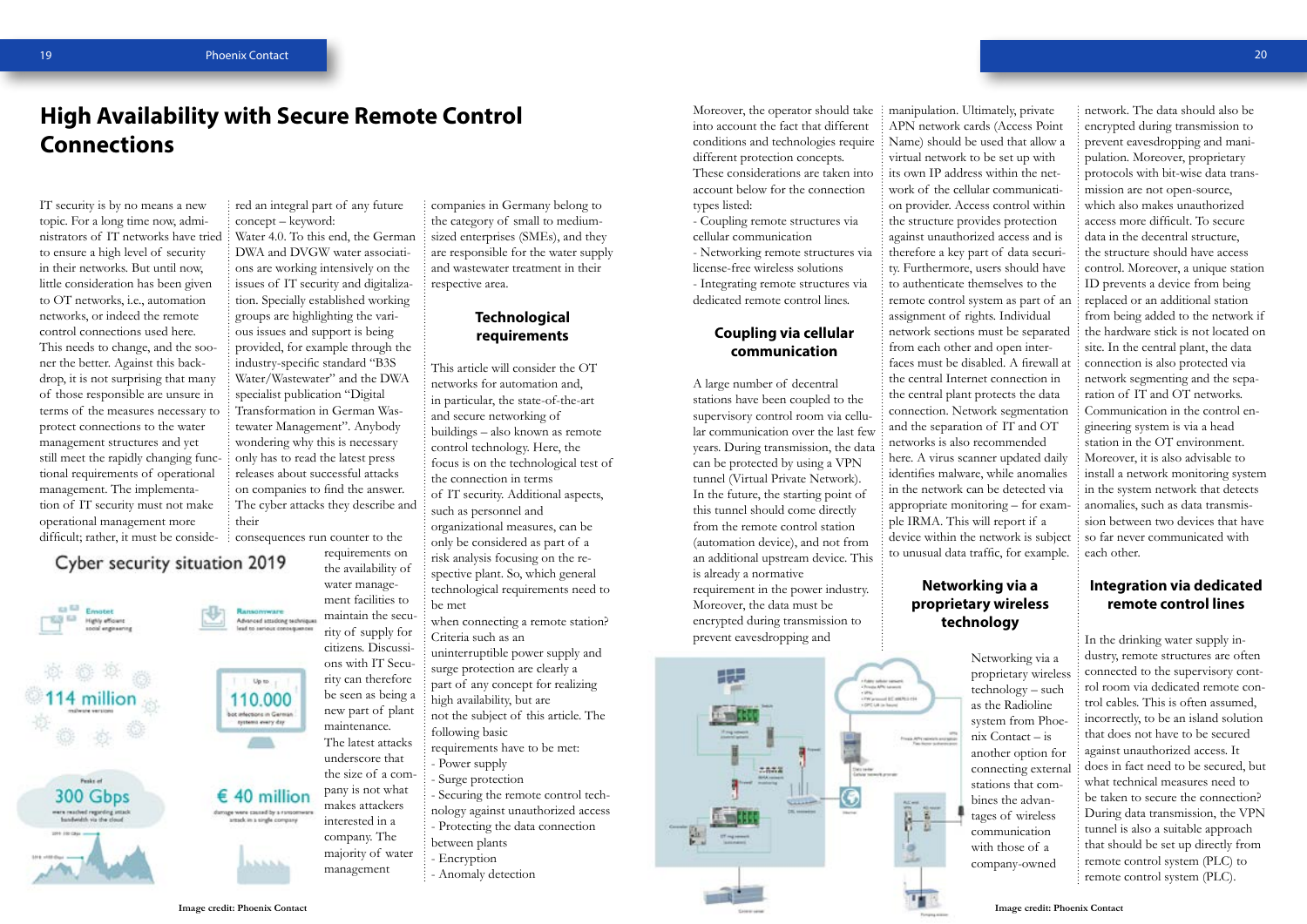21

Data encryption is also a must to prevent eavesdropping and manipulation. This is because there is always the possibility that the dedicated cables can be tapped – whether in the remote structure or along the route on the roadside distributors. Such tapping can be used to install malware within the central control engineering system, even with a supposedly secure communication concept.

As already stated, the data connection in the structure can be protected via access control and user authentication in the remote control system with individual rights allocation. Segmenting network sections and disabling open interfaces are also useful protective measures. In the central plant, a firewall should be installed at the remote control line inputs to protect the data connection. Network segmenting, separating IT and OT networks, and anomaly detection via network monitoring are again useful in this case. And finally, a remote control head or a firewall is

recommended as the peer for the incoming VPN tunnel.

#### **Support from the specialists**

What, then, are the most important points that the operator should consider when planning the remote control technology? Wherever possible, an open communication standard should be used. Future requirements will only be able to be satisfied by state-of-the-art

solutions that are easy to extend. IT



security must play a central role in all activities. For visualization, web-based systems are the best approach.When setting up the remote control technology, networks should be segmented systematically. A VPN tunnel is to be established from the remote control system controller. Moreover, the firewall has to be configured correctly, the delivery passwords have to be changed, and graded user rights issued. Once the remote control technology is in operation, regular system updates, regular data backups, and virus scanners that are updated daily are of importance. Employees must be trained and continuously involved in the security process. Moreover, a risk analysis must be performed regularly to safeguard the security concept effectively against the latest threats. The security specialists at the Services Center of Excellence at Phoenix Contact will be happy to provide support in developing the respective measures. In these times of limited opportunities for in-person contact, they are also available in an online Q&A session.

#### **Image credit: Phoenix Contact**



## **5G Technologies: Improving the Rail and Transport Expericnce**

Mandated lower CO2 emissions, demands for cleaner air, and increasing urban population densities are key drivers in the phasing out of fossil fuel usage (particularly diesel) and the push for further electrification of railway and traction applications.

These trends present unique opportunities for technological solutions from traction providers that could effectively future-proof an expensive asset with a likely lifespan of thirty years or more. These opportunities are largely enabled by 5G and its key features, including enhanced mobile broadband (eMBB), ultra-reliable low-latency communication (URLLC), and massive machine type communications (mMTC). Each of these features plays a role in the traction vehicle of the future.

#### **Electrification and Smart Grids**

Traction applications place significant demands on electrical grids. These demands for electrical power tend to spike at specific times of the day, typically in response to rush hour traffic. This power demand can be accurately estimated for each locomotive connected to the grid using a vehicle-to-everything (V2X) connection. The V2X connection can accurately instruct the grid to provide sufficient power for the locomotive, ensuring a balance between power supply and demand. Artificial intelligence can use this information to help electri-

city providers to accurately estimate data from each connected train can demand, deploy adequate power energy storage solutions, and have sufficient charge to meet the grid demands at peak times.

#### **5G and Industry 4.0, Sensors and Machine Learning**

Temperature, pressure and motion [sensors](https://www.richardsonrfpd.com/ProductCategory/Index/Sensors?utm_source=IoT-Traction-White-Paper&utm_medium=Sensors) monitor the state of the motors and wheels, ensuring safe and reliable operation. Condition-based monitoring is a recent development and requires high-precision vibration sensors connected to suitable analog front-end circuitry, as well as analog-to-digital converters (ADCs) that generate large amounts of data. Monitoring this valuable data on the wheels and motors plays a vital role in scheduling train component maintenance. MEMS sensors, together with analog front-ends and precision converters from Analog Devices, can be used to build the necessary sensors for condition-based monitoring.

Due to the size and nature of the data gathered from the sensor, it

is not suitable for processing at the sensor node, as it requires too much computing power and memory.

It must be sent to the cloud, where all the

be fed to a machine learning algorithm. This data is then compared against the data of a "digital twin," which is a term used for a virtual model that serves as a real-time digital counterpart of an object, process or system.

The rail system's digital twin will alert the maintenance company of the likely time and nature of a fault in the locomotive or carriage. This predictive fault-finding is considerably less costly (from both financial and reputation perspectives) to the traction system operator than unexpected shutdowns for maintenance and repairs. Data can be connected to the grid using the new narrowband IoT (NB-IoT) standard enabled by [cellular mo](https://www.richardsonrfpd.com/Products/Search?endCategory=LPWA-slash-LTE-M-slash-NB-IoT&utm_source=IoT-Traction-White-Paper&utm_medium=Modules)[dules](https://www.richardsonrfpd.com/Products/Search?endCategory=LPWA-slash-LTE-M-slash-NB-IoT&utm_source=IoT-Traction-White-Paper&utm_medium=Modules) from technology providers such as Sierra Wireless, u-blox and Fibocomm, and it can be processed in the cloud using cloud-based machine learning solutions from companies such as Microsoft Azure, AWS, Google Cloud Platform and Bosch.



**Fig. 1: Wheel, sensor, conditioning, gateway and antenna to cloud |Image credit: Richardson RFPD**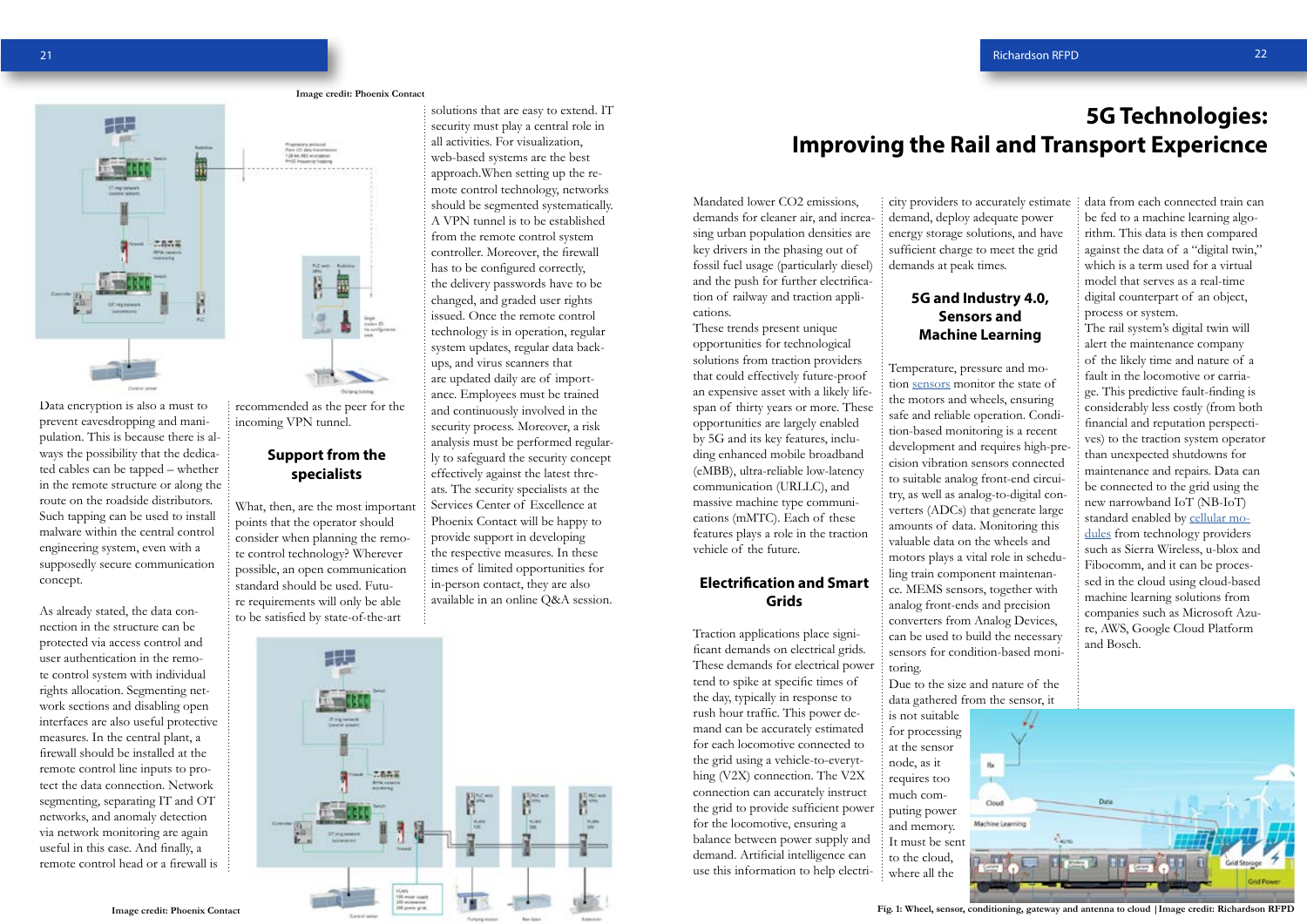#### **Vehicle-to-Everything (V2X) Communications**

It is difficult to overstate the importance of safety in traction applications. Vehicle speed management and maintaining safe distances between vehicles are just two examples of critically important measures that ensure passenger safety and mobility. Vehicle-to-everything (V2X) communication enables a train travelling at very high speed to do so with the full knowledge of the location and speeds of the trains ahead of it. This can greatly improve passenger safety—and safely permits greater train volumes and reliable schedule updates. The ultra-reliable low-latency communication (URLLC) of 5G (<10 ms) in comparison to 4G systems (>50 ms) enables this, and devices such as the Sierra Wireless [EM9191 5G](https://www.richardsonrfpd.com/Products/Product/EM9191_1104629?utm_source=IoT-Traction-White-Paper&utm_medium=EM9191)  [router module](https://www.richardsonrfpd.com/Products/Product/EM9191_1104629?utm_source=IoT-Traction-White-Paper&utm_medium=EM9191) is a good example of a compatible unit for the 5G standard. Passengers wanting live timetables can also check the location, predicted arrival time and nearest station for the next train to their desired destination, avoiding frustration and unnecessary delays.

The enhanced mobile broadband (eMBB) of the 5G new radio (NR), with downlink speeds of approximately 700 MB/s, would generally permit most passengers of a train carriage to enjoy high-quality streaming with little or no noticeable buffering. Millimeter wave improves on this with data rates as high as  $5$  GB/s.

#### **Connectivity Applications for Transport**

One of the main attractions of rail travel for passengers is the ability to use internet-connected devices for work and email while on the move. Other passengers want to enjoy on-demand entertainment from providers like Netflix or Disney. These streaming services create a bottleneck for 4G to Wi-Fi routers, and railway operators generally block them.

#### **Antenna Selection**

The right antenna is key to the achievement of good radio performance. Rail applications are long-lived and require a robust antenna that covers a wide frequency range. The antenna will need to support GNSS and 5G NR bands. An antenna with suitable gain will ensure maximal coverage and simplify the architecture and/or power requirements of the power amplifier stage. The antenna will need to be securely mounted to the roof of the carriage or locomotive and be suitable for outdoor use. Richardson RFPD can help identify antennas that support the 5G band n78 and GNSS bands as well as meet all other RF requirements. For example, frequency range can be traded for gain and efficiency, depending on the application.

In addition to antenna performance considerations, the antenna may need to be qualified for the demands of rail applications and to meet the standard for electronic

equipment used on rolling stock, EN 50155. Good antenna selection maximizes first pass success and

minimizes costly iterations.

#### **Security and Safety**

Passenger safety is a key factor in encouraging the repeated use of public transport. From avoiding overcrowding to enabling security cameras, 5G will play an important role.The increased bandwidth and lower latency of 5G will allow railway operators and security services to have real-time video monitoring of any potential threats, and a passenger can alert authorities more quickly to such threats, facilitating faster responses. This improves the reputation and adoption of public transport and contributes to smarter and more liveable cities.

#### **Conclusion**

The transformative nature of 5G—with its vastly increased data rates, lower latencies and abilities to handle a greater number of users and nodes—means it will have profound implications for traction applications. 5G has the additional benefit of being a worldwide standard, which simplifies development and certification. It also simplifies deployment, along with alreadyavailable embedded SIM cards (eSIMs). Additionally, the growing trend of free firmware over-the-air (FOTA) allows users to easily keep software up-to-date with the latest functionality and security features.





The hype around IoT devices nowadays is not surprising. IoT engineering kits and the appropriate technologies for designing IoT prototypes are widely available and affordable for creative technology enthusiasts. Consequently, there are no limits for enabling ideas and possible business models based on these technologies.

Also in the industrial environment, there has been an rapidly increasing demand for professional IoT applications. Common characteristics include the ability to distribute intelligence by connecting various sensors and actuators with decentralized control. The ability to make them smart is that these sensors and actuators can collect and

communicate data and are designed to be managed with intelligence. The market for industrial IoT applications will continue to expand as more applications evolve, including (home) healthcare, infrastructure, utilities, home automation and smart homes, vehicle, mobility and more. These professional IoT trends will undoubtedly involve miniaturization, mobility, robustness,

efficiency (degrees of effectiveness) and the networking of electronic devices.

In contrast to hobby IoT applications, such safety-relevant industrial IoT applications are subject to strict regulations, both, for the engineer and for the components being used. This poses a great challenge for developers of industrial IoT applications. The use of

certified, reliable and long-term available electronic components is critical, as they are often used in safety and function-critical applications. The professional support of component suppliers is playing a very important role.

#### **Requirements for powering professional IoT applications**

Critical modules within professional IoT devices are without a doubt the power converters and the power supply. Miniaturization, low power consumption, size and a high efficiency are playing an increasingly important role for



those products. Semiconductors are probably the components which offer the highest level of innovation. As a second key technology I'd mention the power transformation and isolation devices used in the products. Additionally, since these mostly battery-powered IoT systems spend most of their time in standby mode and only a small part is in active mode, the built-in DC/ DC converters must cover a wide load range with high efficiency.

#### **Size and efficiency matter- what else?**

In order to design, certify and market such professional IoT devices, not only these technological product features matter. If these professional IoT devices want to be certified and sold, they have to be fully compliant with increasingly stringent regulations through globally harmonized standards and guidelines, which bring a big challenge to today's IoT electrical engineer. If IoT functionalities are required for critical applications such as in medical technology, the electronic components must be designed in such a way that they can

> be used accordingly, meeting industry specific regulations. As an example, let us take a medical approved, wireless, battery-powered control panel with Internet access to the patient file. Wirelessly connected to this control panel is another device, which may can come into contact with the patient (e.g. a blood pressure monitoring de-

vice). One of the key safety concerns with respect to medical devices is that the patient is often electrically connected to the device. As a consequence, the power supply and the DC/DC converter of this IoT application must meet safety critical regulation such as BF compliance and 2XMOPP standards within IEC/EN 60601-1 3rd Edition.